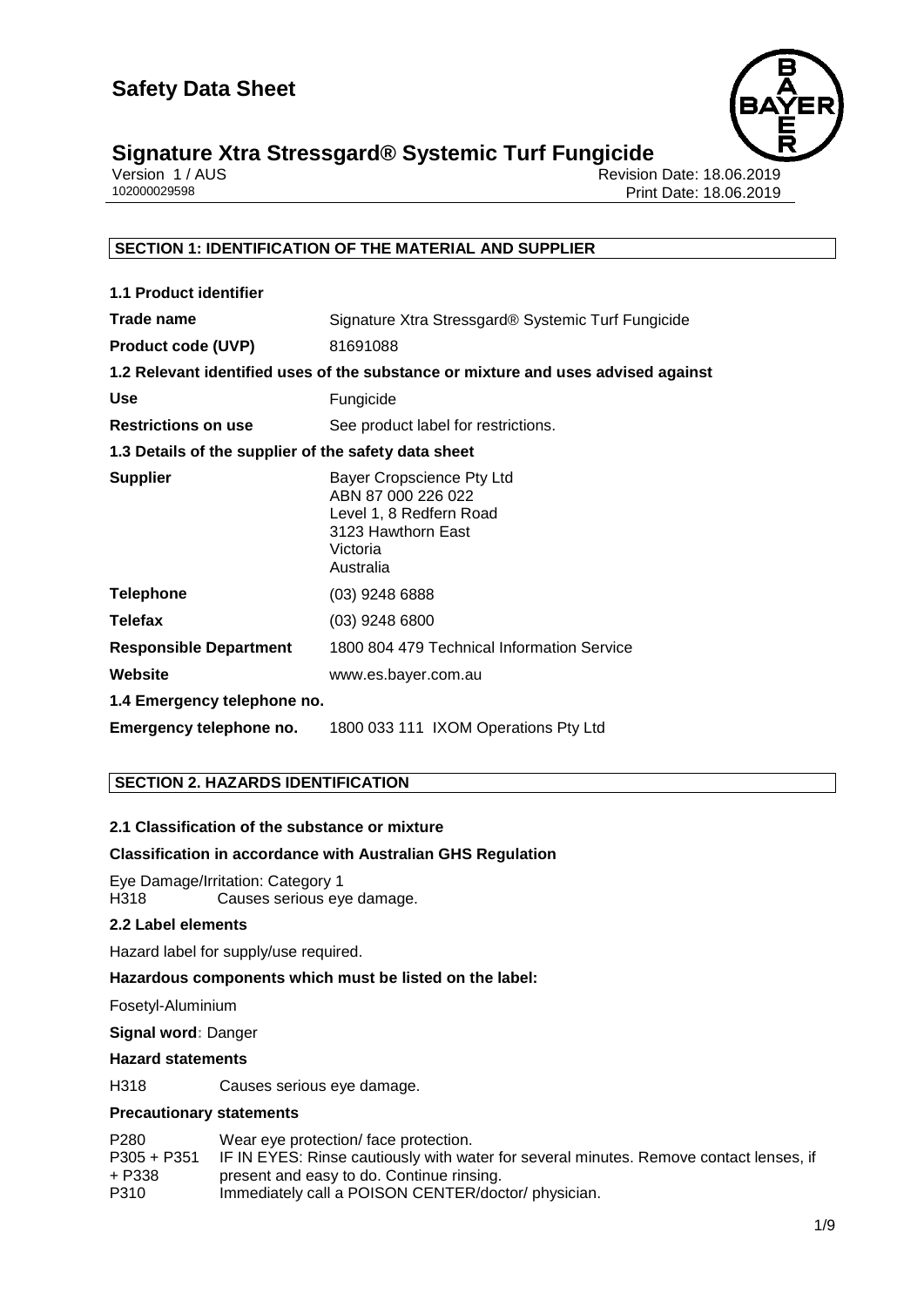

## **Signature Xtra Stressgard® Systemic Turf Fungicide 2/9**

| Version 1 / AUS |  |  |
|-----------------|--|--|
| 102000029598    |  |  |

Revision Date: 18.06.2019 Print Date: 18.06.2019

P501 Dispose of contents/container in accordance with local regulation.

## **2.3 Other hazards**

No other hazards known.

## **SECTION 3. COMPOSITION/INFORMATION ON INGREDIENTS**

## **Chemical nature**

Fosetyl aluminium 60% Water dispersible granules (WG)

| Chemical name                             | CAS-No.    | Concentration [%]   |
|-------------------------------------------|------------|---------------------|
| Fosetyl-Aluminium                         | 39148-24-8 | 60.00               |
| l Formic acid                             | 64-18-6    | l >= 1.00 - <= 2.00 |
| Other ingredients (non-hazardous) to 100% |            |                     |

## **SECTION 4. FIRST AID MEASURES**

**If poisoning occurs, immediately contact a doctor or Poisons Information Centre (telephone 13 11 26), and follow the advice given. Show this Safety Data Sheet to the doctor.**

#### **4.1 Description of first aid measures**

| <b>General advice</b>                                           | When possible, have the product container or label with you when<br>calling a poison control center or doctor or going for treatment.                                                                                                                                                                     |  |  |  |
|-----------------------------------------------------------------|-----------------------------------------------------------------------------------------------------------------------------------------------------------------------------------------------------------------------------------------------------------------------------------------------------------|--|--|--|
| <b>Inhalation</b>                                               | Move to fresh air. Call a physician or poison control center<br>immediately.                                                                                                                                                                                                                              |  |  |  |
| Ingestion                                                       | Call a physician or poison control center immediately. Rinse out mouth<br>and give water in small sips to drink. DO NOT induce vomiting unless<br>directed to do so by a physician or poison control center. Never give<br>anything by mouth to an unconscious person. Do not leave victim<br>unattended. |  |  |  |
| 4.2 Most important symptoms and effects, both acute and delayed |                                                                                                                                                                                                                                                                                                           |  |  |  |
| <b>Symptoms</b>                                                 | The following symptoms may occur:, Skin, eye and mucous membrane<br>irritation                                                                                                                                                                                                                            |  |  |  |
|                                                                 | 4.3 Indication of any immediate medical attention and special treatment needed                                                                                                                                                                                                                            |  |  |  |
| <b>Treatment</b>                                                | Appropriate supportive and symptomatic treatment as indicated by the<br>patient's condition is recommended. There is no specific antidote.                                                                                                                                                                |  |  |  |
|                                                                 | Gastric lavage is not normally required. However, if a significant<br>amount (more than a mouthful) has been ingested, administer<br>activated charcoal and sodium sulphate. There is no specific antidote.<br>Treat symptomatically.                                                                     |  |  |  |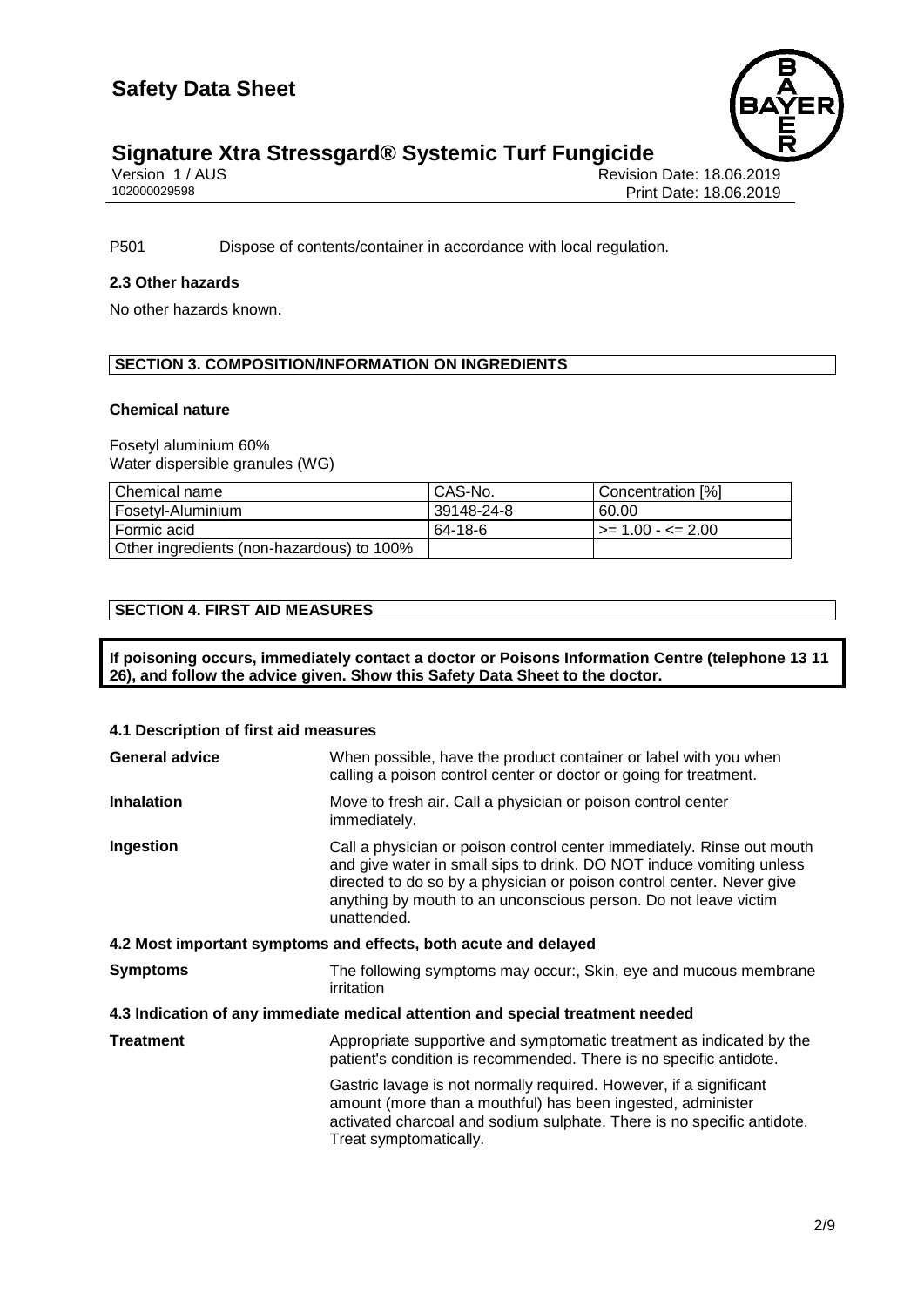

## **Signature Xtra Stressgard® Systemic Turf Fungicide 3/9**

| Version 1 / AUS |  |
|-----------------|--|
| 102000029598    |  |

Revision Date: 18.06.2019 Print Date: 18.06.2019

## **SECTION 5. FIRE FIGHTING MEASURES**

| 5.1 Extinguishing media |  |
|-------------------------|--|
|                         |  |

| <b>Suitable</b>                                                 | Use water spray, alcohol-resistant foam, dry chemical or carbon<br>dioxide.                                                                                                                  |  |
|-----------------------------------------------------------------|----------------------------------------------------------------------------------------------------------------------------------------------------------------------------------------------|--|
| <b>Unsuitable</b>                                               | High volume water jet                                                                                                                                                                        |  |
| 5.2 Special hazards arising<br>from the substance or<br>mixture | In the event of fire the following may be released:, Carbon monoxide<br>(CO), Nitrogen oxides (NOx), Oxides of phosphorus                                                                    |  |
| 5.3 Advice for firefighters                                     |                                                                                                                                                                                              |  |
| <b>Special protective</b><br>equipment for firefighters         | Firefighters should wear NIOSH approved self-contained breathing<br>apparatus and full protective clothing.                                                                                  |  |
| <b>Further information</b>                                      | Keep out of smoke. Fight fire from upwind position. Cool closed<br>containers exposed to fire with water spray. Do not allow run-off from<br>fire fighting to enter drains or water courses. |  |

**Hazchem Code**Not applicable

## **SECTION 6. ACCIDENTAL RELEASE MEASURES**

## **6.1 Personal precautions, protective equipment and emergency procedures**

| <b>Precautions</b>                      | Keep unauthorized people away. Isolate hazard area. Avoid contact<br>with spilled product or contaminated surfaces.                                                                                                                                                                                                                                                                                              |  |
|-----------------------------------------|------------------------------------------------------------------------------------------------------------------------------------------------------------------------------------------------------------------------------------------------------------------------------------------------------------------------------------------------------------------------------------------------------------------|--|
| <b>6.2 Environmental</b><br>precautions | Do not apply directly to water, to areas where surface water is present<br>or to intertidal areas below the mean high water mark. Do not<br>contaminate surface or ground water by cleaning equipment or<br>disposal of wastes, including equipment wash water. Drift and runoff<br>from treated areas may be hazardous to aquatic organisms in<br>adjacent sites. Apply this product as specified on the label. |  |
|                                         | 6.3 Methods and materials for containment and cleaning up                                                                                                                                                                                                                                                                                                                                                        |  |
| <b>Methods for cleaning up</b>          | Avoid dust formation. Sweep up or vacuum up spillage and collect in<br>suitable container for disposal. Clean contaminated floors and objects<br>thoroughly, observing environmental regulations.                                                                                                                                                                                                                |  |
| <b>Additional advice</b>                | Use personal protective equipment. If the product is accidentally<br>spilled, do not allow to enter soil, waterways or waste water canal.                                                                                                                                                                                                                                                                        |  |
|                                         | Check also for any local site procedures.                                                                                                                                                                                                                                                                                                                                                                        |  |
| 6.4 Reference to other<br>sections      | Information regarding safe handling, see section 7.<br>Information regarding personal protective equipment, see section 8.<br>Information regarding waste disposal, see section 13.                                                                                                                                                                                                                              |  |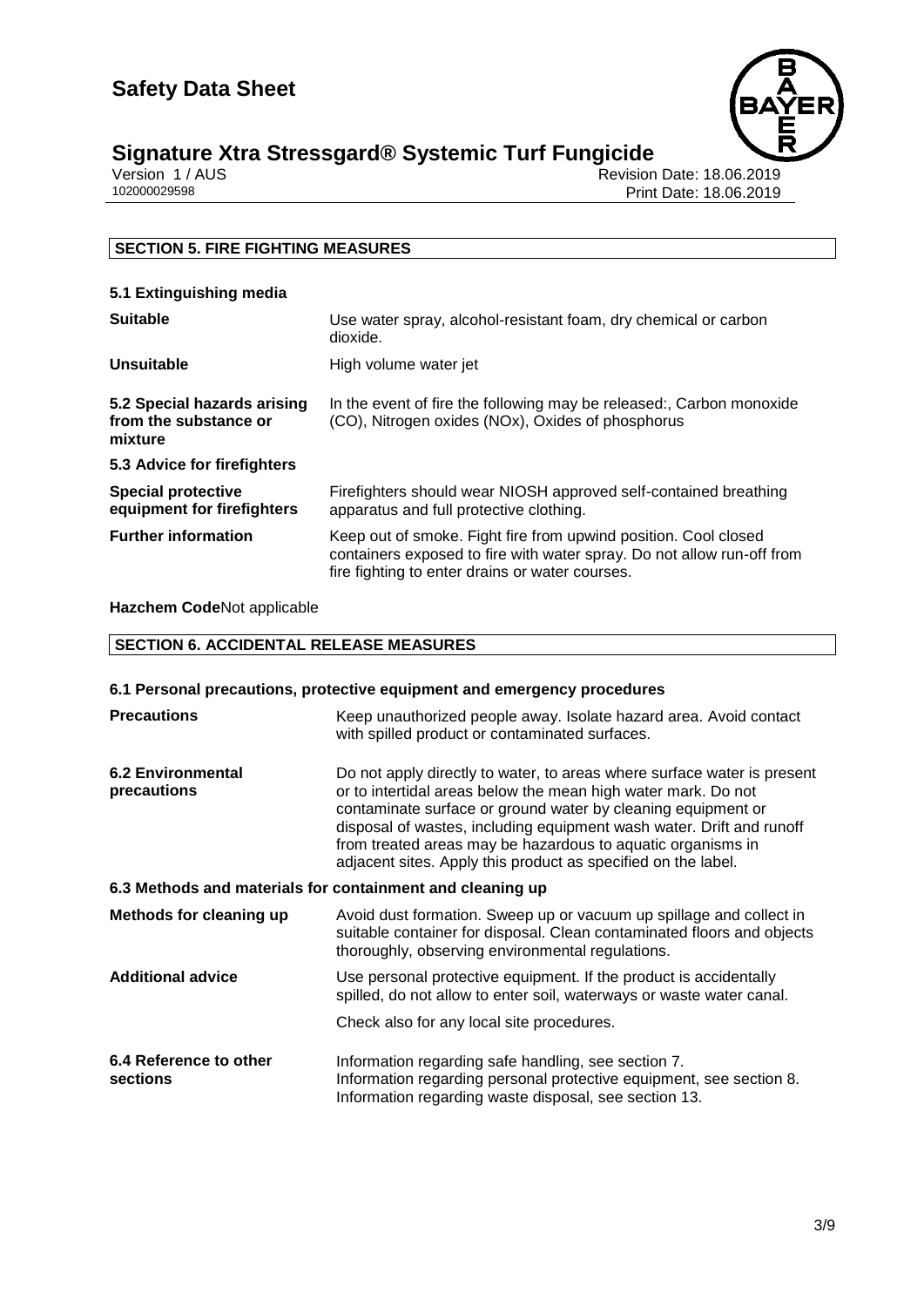

# **Signature Xtra Stressgard® Systemic Turf Fungicide**<br>Version 1/AUS<br>Print

Revision Date: 18.06.2019 Print Date: 18.06.2019

## **SECTION 7. HANDLING AND STORAGE**

## **7.1 Precautions for safe handling**

| Advice on safe handling                                 | Handle and open container in a manner as to prevent spillage. Use only<br>in area provided with appropriate exhaust ventilation.                                                                                                                                                                                                                                                                                                              |  |
|---------------------------------------------------------|-----------------------------------------------------------------------------------------------------------------------------------------------------------------------------------------------------------------------------------------------------------------------------------------------------------------------------------------------------------------------------------------------------------------------------------------------|--|
| <b>Hygiene measures</b>                                 | Wash hands thoroughly with soap and water after handling and before<br>eating, drinking, chewing gum, using tobacco, using the toilet or<br>applying cosmetics.<br>Remove Personal Protective Equipment (PPE) immediately after<br>handling this product. Before removing gloves clean them with soap and<br>water. Remove soiled clothing immediately and clean thoroughly before<br>using again. Wash thoroughly and put on clean clothing. |  |
|                                                         | 7.2 Conditions for safe storage, including any incompatibilities                                                                                                                                                                                                                                                                                                                                                                              |  |
| <b>Requirements for storage</b><br>areas and containers | Store in a cool, dry place and in such a manner as to prevent cross<br>contamination with other crop protection products, fertilizers, food, and<br>feed. Store in original container and out of the reach of children,<br>preferably in a locked storage area.                                                                                                                                                                               |  |
| Advice on common storage                                | Keep away from food, drink and animal feedingstuffs.                                                                                                                                                                                                                                                                                                                                                                                          |  |

## **SECTION 8. EXPOSURE CONTROLS / PERSONAL PROTECTION**

## **8.1 Control parameters**

| <b>Components</b> | CAS-No.    | <b>Control parameters</b>   | <b>Update</b> | <b>Basis</b> |
|-------------------|------------|-----------------------------|---------------|--------------|
| Fosetyl-Aluminium | 39148-24-8 | $5 \text{ mg/m}$ 3<br>(TWA) |               | OES BCS*     |
| Formic acid       | 64-18-6    | 9.4 mg/m3/5 ppm<br>(TWA)    | 12 2011       | AU NOEL      |
| Formic acid       | 64-18-6    | 19 mg/m3/10 ppm<br>(STEL)   | 12 2011       | AU NOEL      |
| Formic acid       | 64-18-6    | 5 ppm<br>(TLV)              |               | OES BCS*     |

\*OES BCS: Internal Bayer AG, Crop Science Division "Occupational Exposure Standard"

## **8.2 Exposure controls**

| <b>Respiratory protection</b>      | When respirators are required, select NIOSH approved equipment<br>based on actual or potential airborne concentrations and in<br>accordance with the appropriate regulatory standards and/or industry<br>recommendations. |
|------------------------------------|---------------------------------------------------------------------------------------------------------------------------------------------------------------------------------------------------------------------------|
| <b>Hand protection</b>             | Chemical resistant nitrile rubber gloves                                                                                                                                                                                  |
| Eye protection                     | Safety glasses with side-shields                                                                                                                                                                                          |
| Skin and body protection           | Wear long-sleeved shirt and long pants and shoes plus socks.                                                                                                                                                              |
| <b>General protective measures</b> | Follow manufacturer's instructions for cleaning/maintaining PPE. If<br>no such instructions for washables, use detergent and warm/tepid<br>water.<br>Keep and wash PPE separately from other laundry.                     |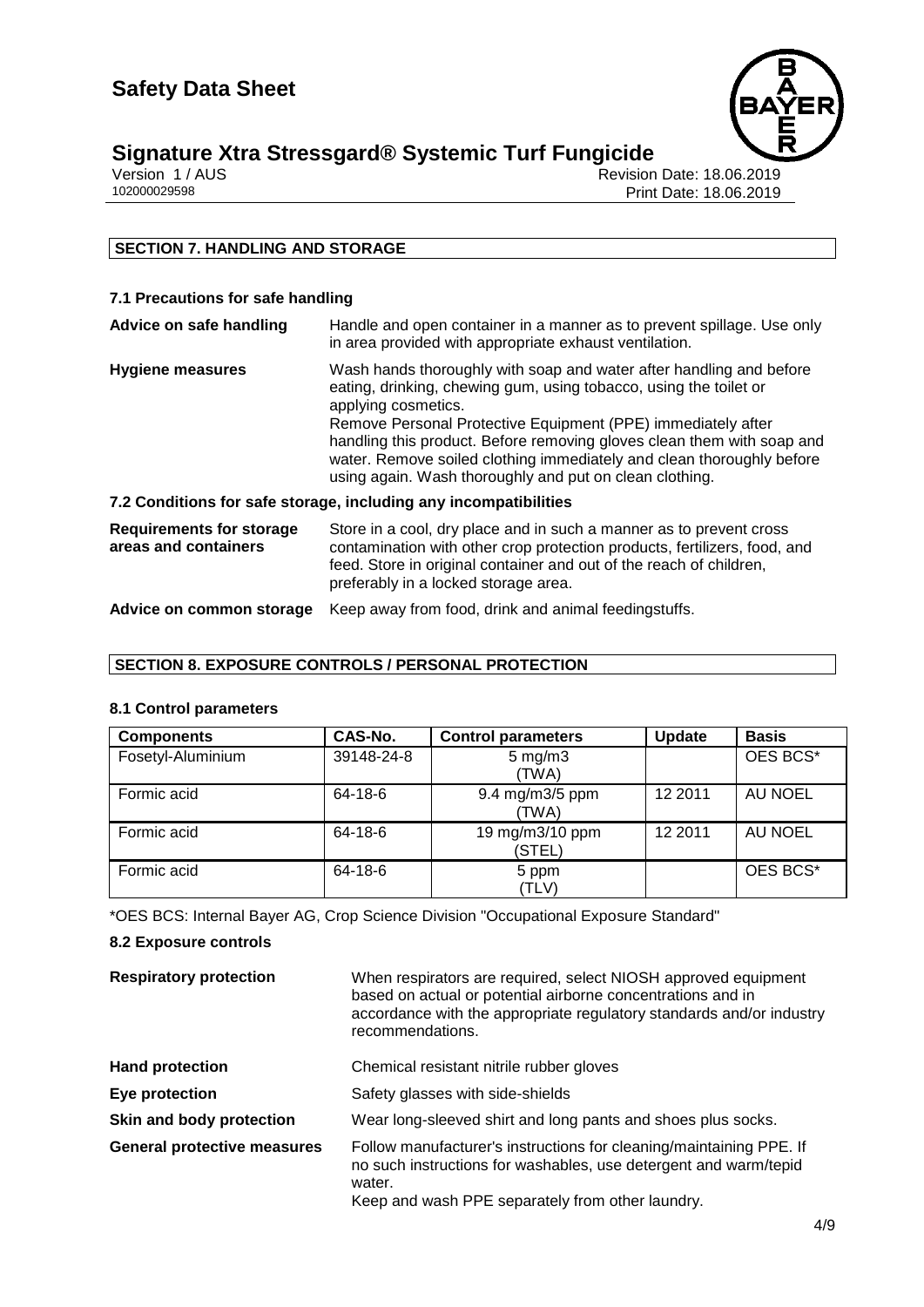

# **Signature Xtra Stressgard® Systemic Turf Fungicide**<br> **Signature Xtra Stressgard® Systemic Turf Fungicide**<br> **Print** Print

Revision Date: 18.06.2019 Print Date: 18.06.2019

## **Engineering Controls**

**Advice on safe handling** Handle and open container in a manner as to prevent spillage. Use only in area provided with appropriate exhaust ventilation.

## **SECTION 9. PHYSICAL AND CHEMICAL PROPERTIES**

|                                            | 9.1 Information on basic physical and chemical properties                               |
|--------------------------------------------|-----------------------------------------------------------------------------------------|
| Form                                       | water-dispersible granules                                                              |
| <b>Colour</b>                              | green                                                                                   |
| Odour                                      | slight, acid-like                                                                       |
| <b>Odour Threshold</b>                     | No data available                                                                       |
| pH                                         | 3.0 - 5.0 (10 %) (23 °C) (deionized water)<br>3.0 - 5.0 (1 %) (23 °C) (deionized water) |
| <b>Flash point</b>                         | Not applicable                                                                          |
| <b>Flammability (solid, gas)</b>           | The product is not highly flammable.                                                    |
| <b>Auto-ignition temperature</b>           | The product is not self-ignitable.                                                      |
| <b>Upper explosion limit</b>               | Not applicable                                                                          |
| <b>Lower explosion limit</b>               | Not applicable                                                                          |
| <b>Dust explosion class</b>                | No data available                                                                       |
| <b>Vapour pressure</b>                     | No data available                                                                       |
| <b>Evaporation rate</b>                    | Not applicable                                                                          |
| <b>Relative vapour density</b>             | No data available                                                                       |
| <b>Bulk density</b>                        | $0.512 - 0.705$ g/ml (loose)                                                            |
| <b>Water solubility</b>                    | dispersible                                                                             |
| Partition coefficient: n-<br>octanol/water | Fosetyl Aluminium: log Pow: -2.1                                                        |
| Viscosity, dynamic                         | Not applicable                                                                          |
| <b>Oxidizing properties</b>                | No oxidizing properties                                                                 |
| <b>Explosivity</b>                         | Not explosive<br>Regulation (EC) No. 440/2008, Annex, A.14                              |
| <b>Dust content</b>                        | Content: $\leq$ 250 ppm                                                                 |
| 9.2 Other information                      | Further safety related physical-chemical data are not known.                            |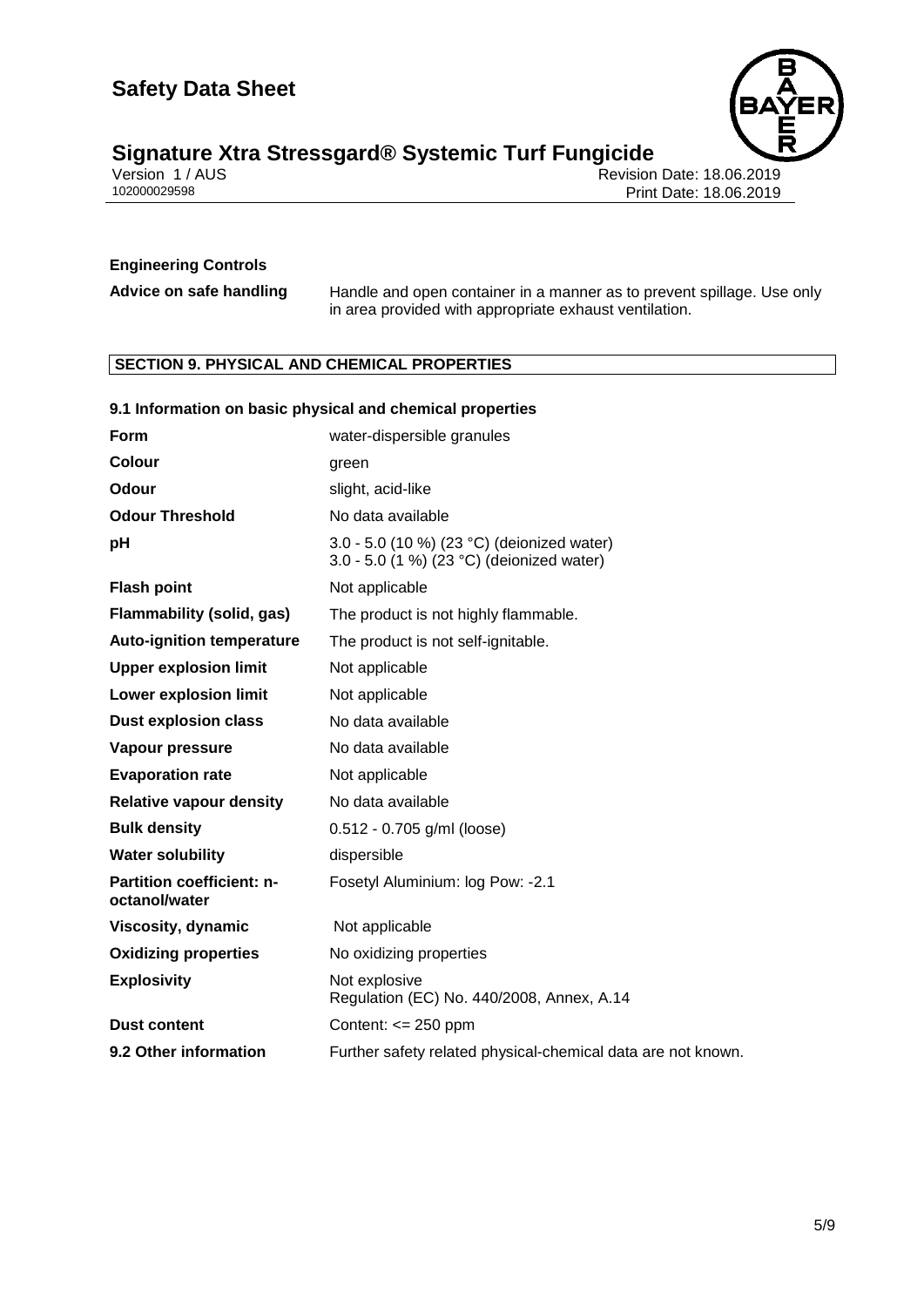

## **Signature Xtra Stressgard® Systemic Turf Fungicide 6/9**

| Version 1 / AUS |  |
|-----------------|--|
| 102000029598    |  |

Revision Date: 18.06.2019 Print Date: 18.06.2019

## **SECTION 10. STABILITY AND REACTIVITY**

| 10.1 Reactivity                                 |                                                                    |
|-------------------------------------------------|--------------------------------------------------------------------|
| <b>Thermal decomposition</b>                    | No data available                                                  |
| <b>10.2 Chemical stability</b>                  | Stable under recommended storage conditions.                       |
| 10.3 Possibility of<br>hazardous reactions      | No dangerous reaction known under conditions of normal use.        |
| 10.4 Conditions to avoid                        | Exposure to moisture.                                              |
| 10.5 Incompatible materials                     | Strong oxidizing agents, Strong acids, Strong bases                |
| <b>10.6 Hazardous</b><br>decomposition products | No decomposition products expected under normal conditions of use. |

## **SECTION 11. TOXICOLOGICAL INFORMATION**

## **11.1 Information on toxicological effects**

| <b>Acute oral toxicity</b>                  | LD50 (Rat) $> 5,000$ mg/kg                       |
|---------------------------------------------|--------------------------------------------------|
| <b>Acute inhalation toxicity</b>            | $LC50$ (Rat) $> 5.22$ mg/l<br>Exposure time: 4 h |
| <b>Acute dermal toxicity</b>                | LD50 (Rat) $> 5,000$ mg/kg                       |
| <b>Skin corrosion/irritation</b>            | No skin irritation (Rabbit)                      |
| Serious eye damage/eye<br>irritation        | Moderate eye irritation. (Rabbit)                |
| <b>Respiratory or skin</b><br>sensitisation | Non-sensitizing. (Guinea pig)                    |

## **Assessment mutagenicity**

Fosetyl Aluminium was not mutagenic or genotoxic in a battery of in vitro and in vivo tests.

#### **Assessment carcinogenicity**

Fosetyl Aluminium was not carcinogenic in lifetime feeding studies in rats and mice.

#### **Assessment toxicity to reproduction**

Fosetyl Aluminium did not cause reproductive toxicity in a two-generation study in rats.

## **Assessment developmental toxicity**

Fosetyl Aluminium did not cause developmental toxicity in rats and rabbits.

## **Assessment STOT Specific target organ toxicity – single exposure**

Fosetyl Aluminium: Based on available data, the classification criteria are not met.

#### **Assessment STOT Specific target organ toxicity – repeated exposure**

Fosetyl Aluminium did not cause specific target organ toxicity in experimental animal studies.

**Aspiration hazard**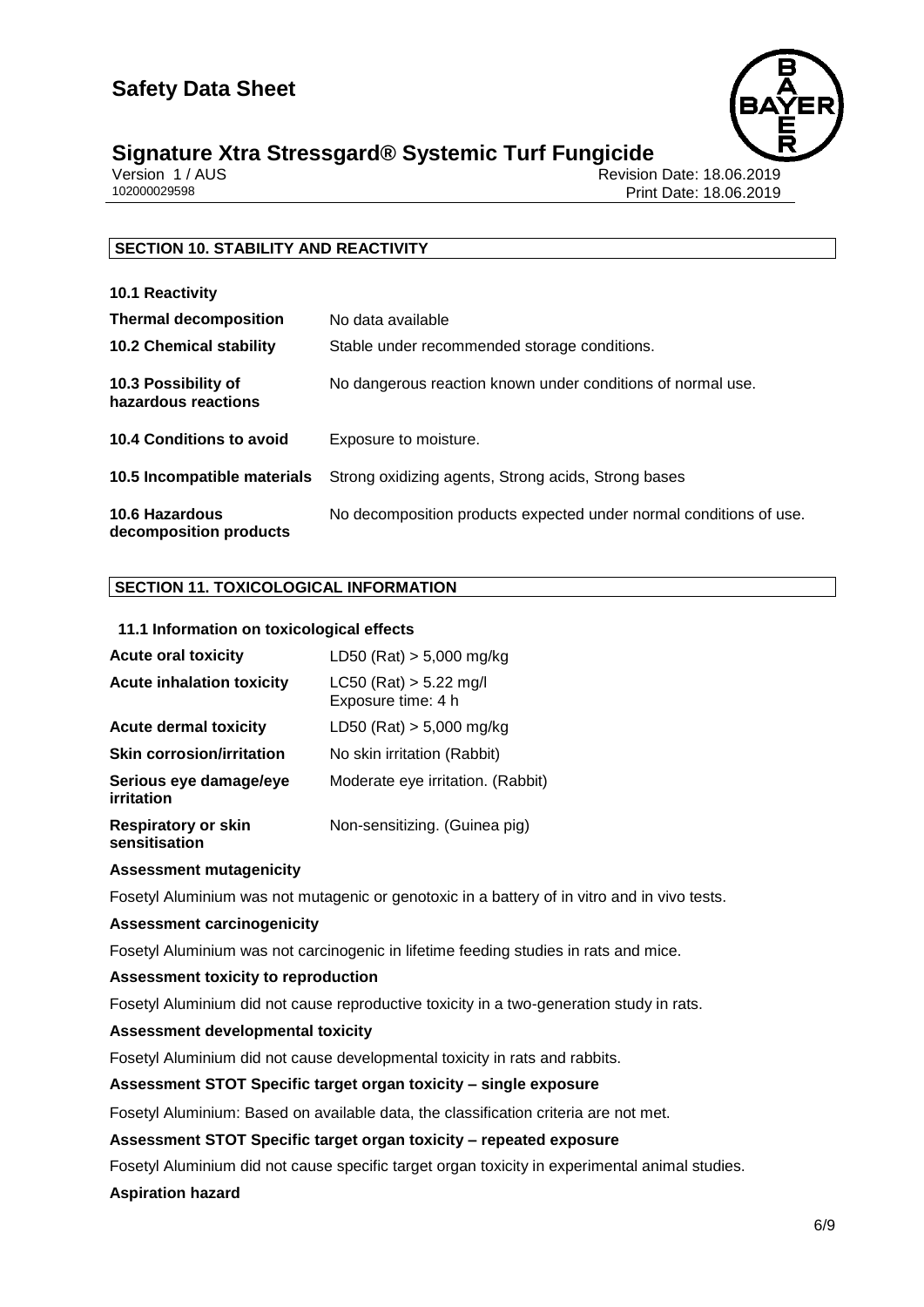

## **Signature Xtra Stressgard® Systemic Turf Fungicide** Version 1/AUS

Version 1 / AUS Revision Date: 18.06.2019 Print Date: 18.06.2019

Based on available data, the classification criteria are not met.

## **Information on likely routes of exposure**

Caution! Harmful if swallowed., Moderate eye irritation., Avoid contact with skin, eyes and clothing. Moderate eye irritation may occur. Harmful if swallowed. Eye contact, Skin contact, Ingestion, Inhalation

**Early onset symptoms related to exposure** Refer to Section 4

## **Delayed health effects from exposure** Refer to Section 11

**Exposure levels and health effects** Refer to Section 4

#### **Interactive effects** Not known

**When specific chemical data is not available** Not applicable

## **Mixture of chemicals** Refer to Section 2.1

## **Further information**

Only acute toxicity studies have been performed on the formulated product. The non-acute information pertains to the active ingredient(s).

## **SECTION 12. ECOLOGICAL INFORMATION**

| <b>12.1 Toxicity</b>                        |                                                                                             |  |
|---------------------------------------------|---------------------------------------------------------------------------------------------|--|
| <b>Toxicity to fish</b>                     | LC50 (Oncorhynchus mykiss (rainbow trout)) > 500 mg/l<br>Exposure time: 96 h                |  |
| <b>Toxicity to aquatic</b><br>invertebrates | EC50 (Daphnia magna (Water flea)) > 1,000 mg/l<br>Exposure time: 48 h                       |  |
| <b>Toxicity to aquatic plants</b>           | ErC50 (Desmodesmus subspicatus (green algae)) 43.5 mg/l<br>Growth rate; Exposure time: 72 h |  |
| 12.2 Persistence and degradability          |                                                                                             |  |
| <b>Biodegradability</b>                     | Fosetyl Aluminium:<br>rapidly biodegradable                                                 |  |
| Koc                                         | Fosetyl Aluminium: Koc: 0.1                                                                 |  |
| 12.3 Bioaccumulative potential              |                                                                                             |  |
| <b>Bioaccumulation</b>                      | Fosetyl Aluminium:<br>Does not bioaccumulate.                                               |  |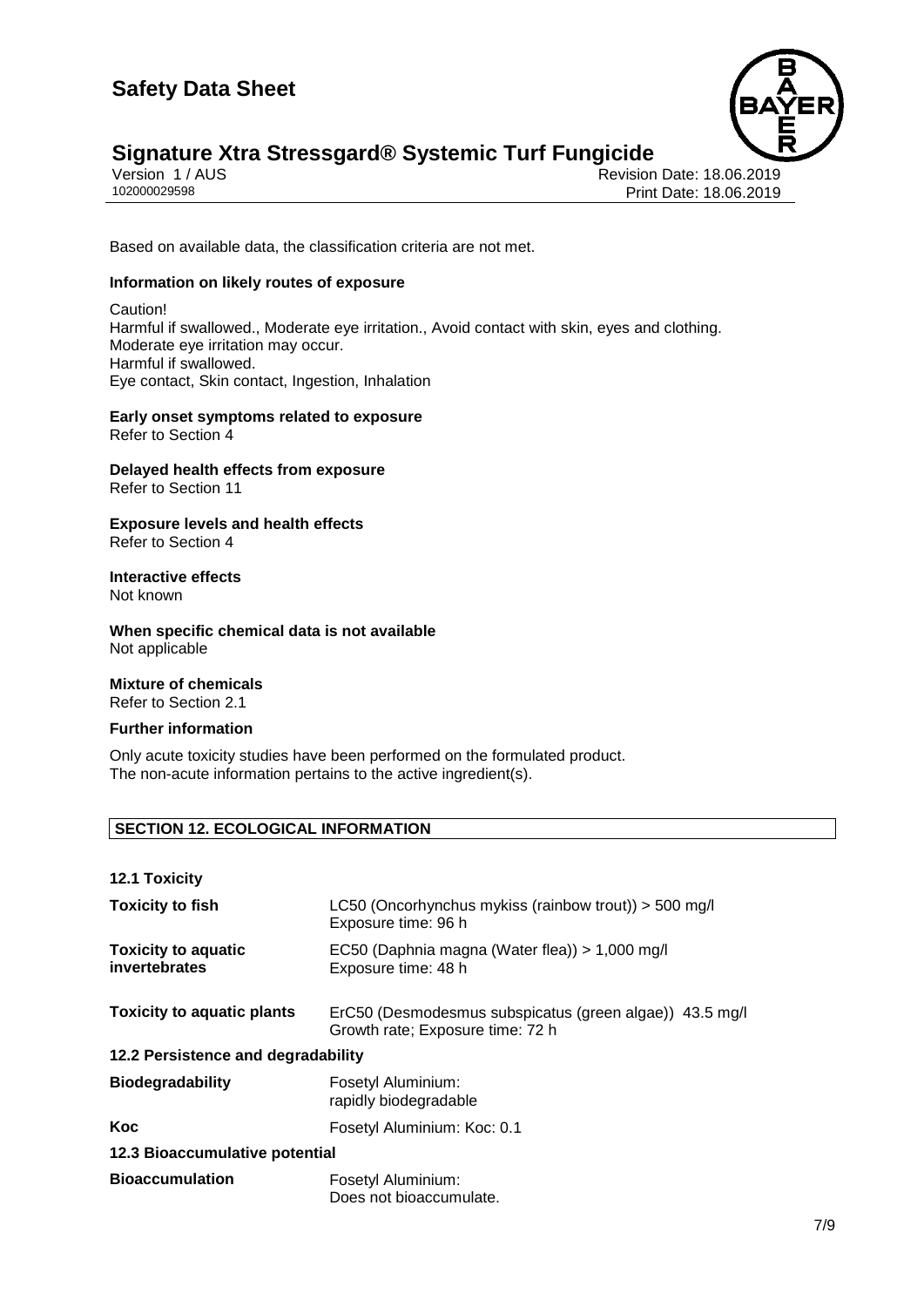

## **Signature Xtra Stressgard® Systemic Turf Fungicide 8/9**

Version 1 / AUS Revision Date: 18.06.2019 Print Date: 18.06.2019

**12.4 Mobility in soil 12.5 Other adverse effects**

**Mobility in soil** Fosetyl Aluminium: Highly mobile in soils

## **SECTION 13. DISPOSAL CONSIDERATIONS**

Triple-rinse containers before disposal. Add rinsings to spray tank. Do not dispose of undiluted chemicals on site. If recycling, replace cap and return clean containers to recycler or designated collection point. If not recycling, break, crush, or puncture and deliver empty packaging to an approved waste management facility. If an approved waste management facility is not available, bury the empty packaging 500 mm below the surface in a disposal pit specifically marked and set up for this purpose, clear of waterways, desirable vegetation and tree roots, in compliance with relevant Local, State or Territory government regulations. Do not burn empty containers or product. Do not reuse container for any other purpose.

## **SECTION 14. TRANSPORT INFORMATION**

According to national and international transport regulations not classified as dangerous goods.

## **SECTION 15. REGULATORY INFORMATION**

Registered according to the Agricultural and Veterinary Chemicals Code Act 1994 Australian Pesticides and Veterinary Medicines Authority approval number: 86770

## **SUSMP classification (Poison Schedule)**

Schedule 5 (Standard for the Uniform Scheduling of Medicines and Poisons)

## **SECTION 16. OTHER INFORMATION**

**Trademark information** Signature Xtra Stressgard® is a Registered Trademark of the Bayer Group.

## **Abbreviations and acronyms**

| <b>ADN</b>     | European Agreement concerning the International Carriage of Dangerous Goods by<br><b>Inland Waterways</b> |
|----------------|-----------------------------------------------------------------------------------------------------------|
| ADR.           | European Agreement concerning the International Carriage of Dangerous Goods by<br>Road                    |
| ATE.           | Acute toxicity estimate                                                                                   |
| AU OEL         | Australia. OELs. (Adopted National Exposure Standards for Atmospheric                                     |
|                | Contaminants in the Occupational Environment)                                                             |
| CAS-Nr.        | <b>Chemical Abstracts Service number</b>                                                                  |
| <b>CEILING</b> | Ceiling Limit Value                                                                                       |
| Conc.          | Concentration                                                                                             |
| EC-No.         | European community number                                                                                 |
| ECx            | Effective concentration to x %                                                                            |